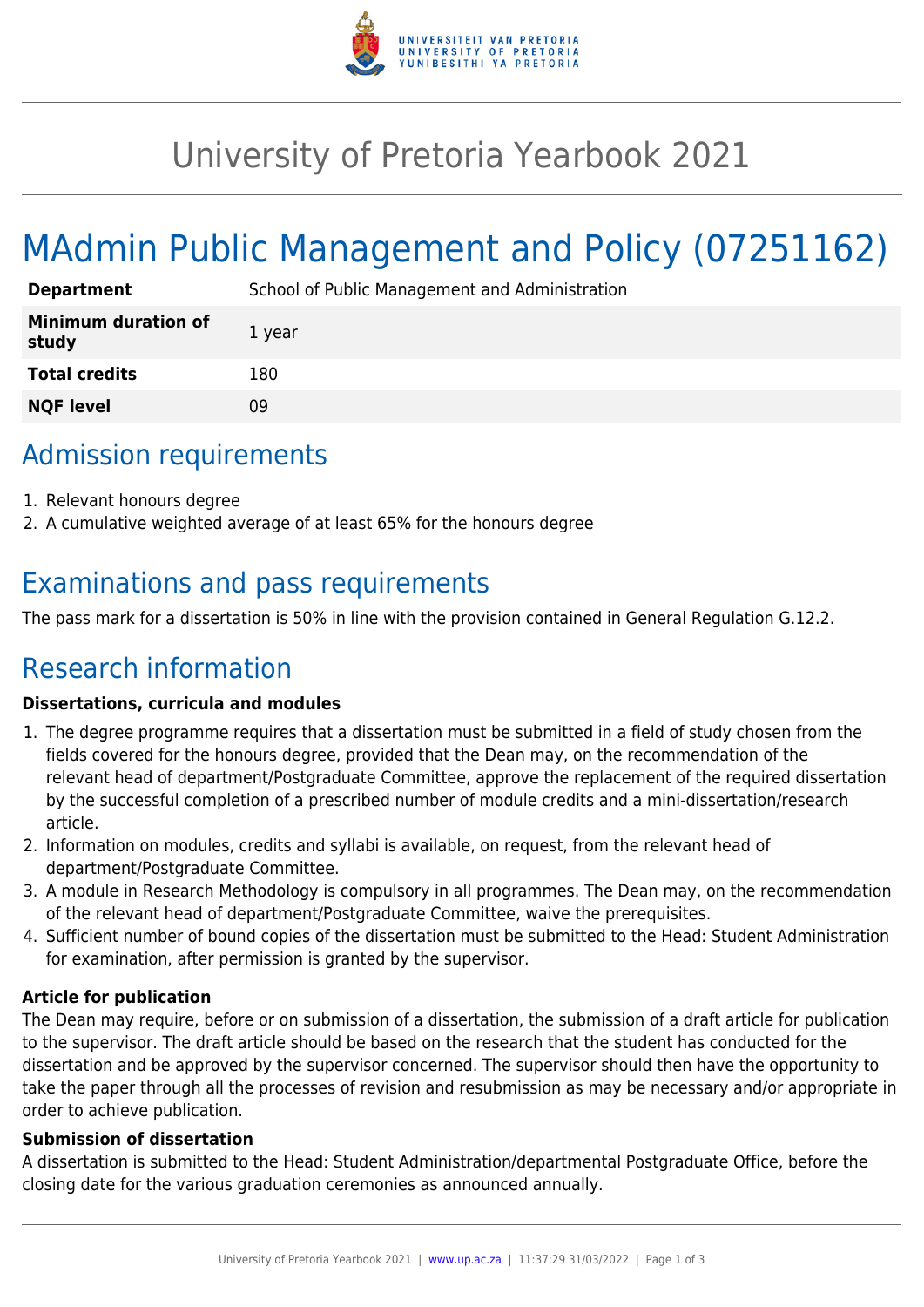

For examination purposes, a student must, in consultation with the supervisor, submit a sufficient number of bound copies and/or e-copies of the dissertation, printed on good quality paper and of good letter quality, to the Head: Student Administration/departmental Postgraduate Office. Permission to submit the dissertation in unbound form may be obtained from the supervisor concerned on condition that a copy of the final approved dissertation is presented to the examiners in bound format or electronic format.

In addition to the copies already mentioned, each successful student must submit a bound paper copy as well as two electronic copies of the approved dissertation to the Head: Student Administration/departmental Postgraduate Office in the format specified by the faculty and in accordance with the minimum standards set by the Department of Library Services, before 15 February for the Autumn graduation ceremonies and before 15 July for the Spring graduation ceremonies, failing which the degree will only be conferred during a subsequent series of graduation ceremonies.